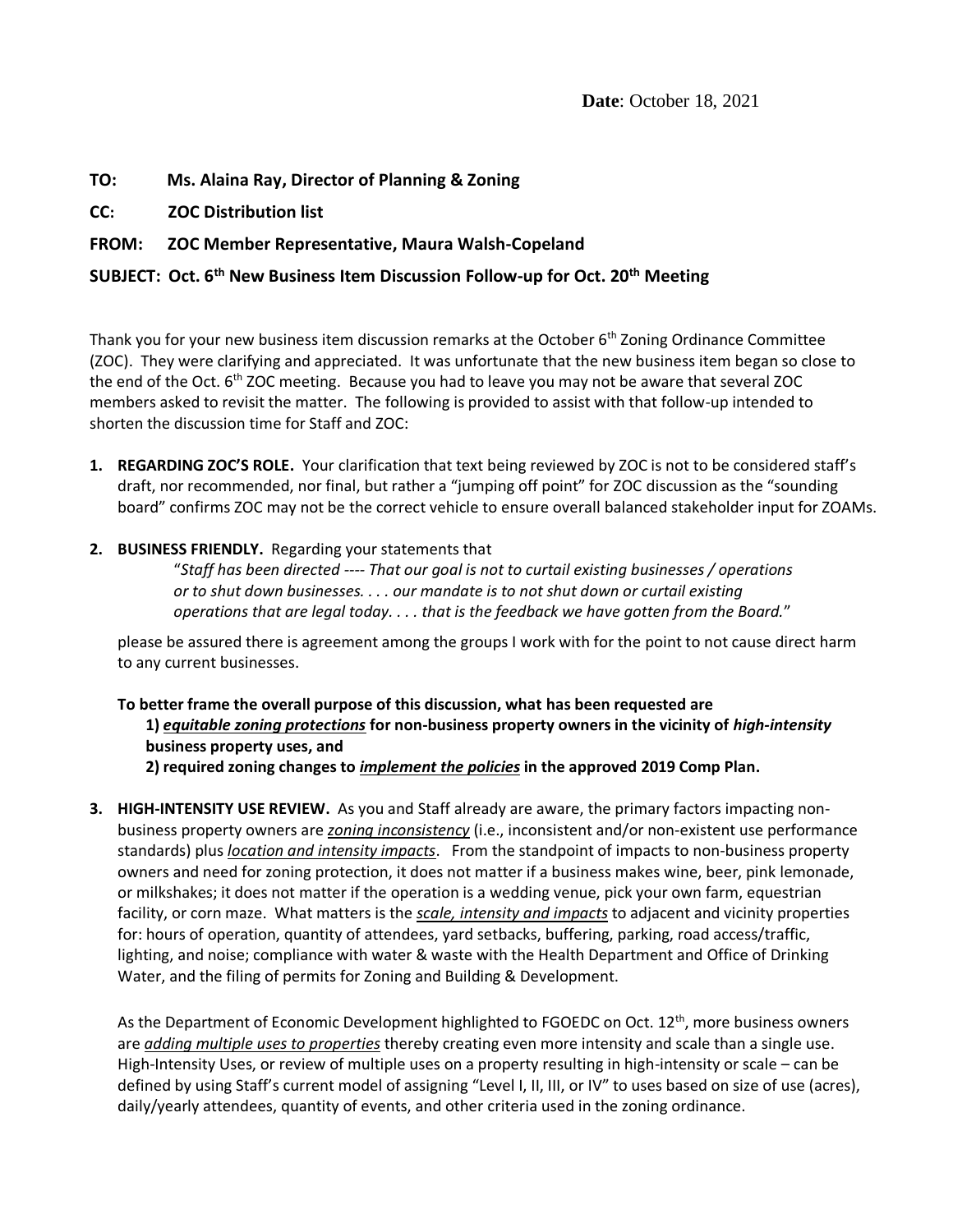**4. ZONING USE COMPARISON REVIEW.** A primary reason to raise this now during the Zoning Ordinance Rewrite (ZOR) is to *HELP* Staff identify the inconsistencies and missing regulations. As a direct aide for this work, an update of Staff's original **[Zoning Use Comparison Matrix](https://loudouncoalition.org/wp-content/uploads/2021/09/ZOR-2021-INTENSITY-SORT-REVISED-Rural-Zoning-Comparison.pdf)<sup>1</sup> has been provided to** *facilitate* **Staff's** review and discussion. [ZOC members may add Uses for other Place Types/Policy Areas that may also need non-business property owner input for high-intensity and/or multiple use review.]

#### **5. BOARD "MANDATE."**

You mentioned in your remarks a "mandate" or direction from the Board, which seemed to prioritize zoning ordinance goal J. (*Encourage economic development activities that provide desirable employment and enlarge the tax base*) over the other 13 zoning ordinance goals, purposes, and intents.

**Could you provide the Board item or document you were referencing to respond to citizens questions on that remark?**

**6. BOARD DIRECTION**. As Staff is very



aware, ZOAM-2015-0006 and subsequent phases were specifically approved by the Board to address the *consistency* of zoning standards across zoning districts. This same ZOAM was "pushed" to ZOR for completion by the Board of Supervisors in Fall 2019. Unfortunately, due to time you did not have the opportunity to respond to the questions that were sent to you in advance and posed during the Oct.  $6<sup>th</sup>$ ZOC meeting regarding Board direction. With additional time, it will be appreciated to get responses to the following:

- a. Will the Zoning Ordinance Rewrite include any additional performance standards that are inconsistent or missing from the current zoning through a "*Consistency audit, [analyzing] existing standards and strive for consistency within the document and across zoning districts*" as originally *directed by the Board* with approval of the ZOAM-2020-0001 project plan on September 19, 2019?
- b. Will changes to existing regulations be made to improve the management of events, yard standards, parking, landscaping/buffering, lighting, noise and road/access for the health, safety, and welfare of the public by reviewing the "*opportunities and challenges [by evaluating] input from stakeholders about the current Zoning Ordinance and make improvements where appropriate*," as originally *directed by the Board* with approval of the ZOAM-2020-0001 project plan on September 19, 2019?
- c. Will the Zoning Ordinance Rewrite include text addressing all outstanding actions from ZOAM-2015- 0006 II and III, as originally *directed by the Board* on Nov. 1, 2016, reaffirmed with the Strategic Plan Update on Nov. 8, 2017, and 2018 ZOAM Work Program on Feb. 6, 2018?
- **7. STAKEHOLDER TERMINOLOGY.** I appreciated your assistance to correct my reference to recent input from a "stakeholder *group*." The correct term I should have used was "stakeholder *category*" to describe the economic/business-only vocal input Staff received from business owners, Department of Economic Development, and DED partners (Visit Loudoun, Loudoun Chamber).

<sup>1</sup> https://loudouncoalition.org/wp-content/uploads/2021/09/ZOR-2021-INTENSITY-SORT-REVISED-Rural-Zoning-Comparison.pdf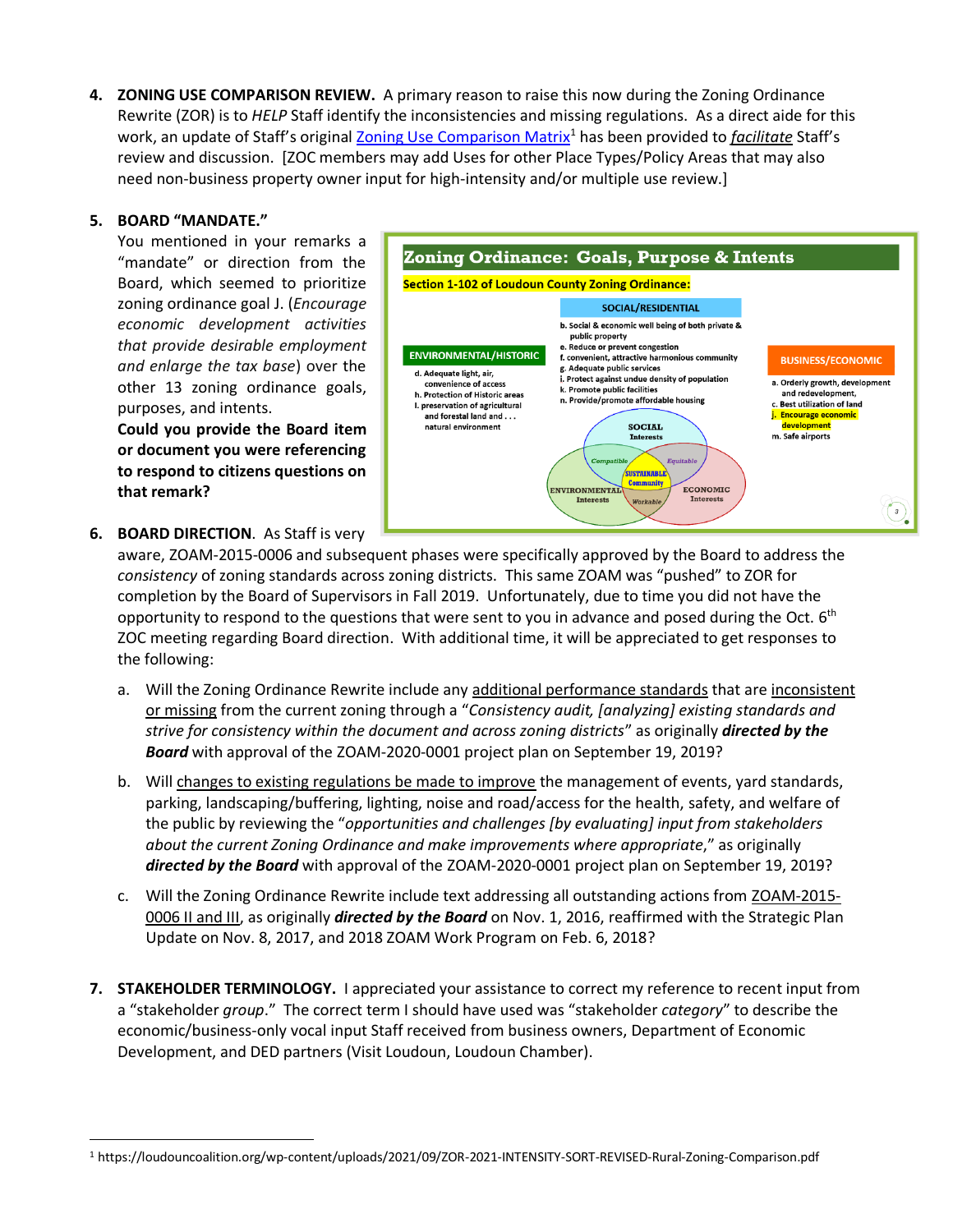**8. DRAFT TEXT REMOVED.** James David indicated that the removed "*potential language in question will not be part of Staff's recommended draft at this time*." Can you clarify whether that means Staff has concluded that the business stakeholder input superseded public input provided during the ZOR Round 1 and 2 focus groups and input for the past 5 to 7 years?

The reason for asking is because

- the draft text for multiple uses removed by Staff at the request of the economic/business stakeholder *category* **had been specifically requested and supported by the conservation/preservation stakeholder** *category* (a.k.a., environmental/heritage) in a number of previous focus group meetings and written input,
- the draft text is also **directly in line with [regulations approved and implemented](https://loudouncoalition.org/wp-content/uploads/2020/04/ZOR-2021-Virginia-Counties-Ordinance-Comparison.pdf)<sup>2</sup> in a number of other counties** to address non-business property owner concerns with high-intensity activities, including, but not limited to Albemarle, Clarke, Warren, Goochland, Fauquier, Prince William and Greene Counties, and
- the draft text was **requested by and may be instrumental in resolving complaints from non-business property owners** in proximity to high-intensity uses submitted to the County over the past several years.
- **9. TRANSPARENCY. It is for these reasons the removal of the draft text at this point in time is premature. In light of the fact that you indicated the removed text may only appear in a separate report and not in the proposed Staff recommendation for public-review next April, the removed text may not be easily visible for review or comment by the general public, Planning Commission or BOS.**
- **10. STAKEHOLDER INPUT.** As you mentioned several times, "*we are not going to ignore stakeholder input*." This is *welcomed news* that staff will continue to receive input during what you referred to as the "sausage making" stage of the Zoning Ordinance Rewrite. The Economic/Business stakeholder *category* requested and received a meeting with two supervisors in August that resulted in draft text being removed from Staff's packets to ZOC in August and September.



As you also mentioned, Staff received "vocal input" during **Round 1 and Round 2 meetings,<sup>3</sup> from the** conservation/preservation stakeholder *category* that included LHVA, PEC, SRL, LEA, Farm Bureau, and related advisory groups (REDC, Heritage Commission, LSWCD, etc.).

**11. MISSING STAKEHOLDER INPUT.** This leads to what appears to be the *gaping hole* in Staff's consideration of the input from the stakeholder *category* representing the social/residential input from tax-paying nonbusiness property owners. Such input has been provided to Staff in *numerous* ways over many years, including but not limited to: LEx complaints, letters and emails to Staff, Supervisors and State legislators, calls and meetings with Staff, Supervisors and State legislators, an[d case study and chronology reports](https://loudouncoalition.org/2020/04/rural-uses/)<sup>4</sup>.

<sup>&</sup>lt;sup>2</sup> https://loudouncoalition.org/wp-content/uploads/2020/04/ZOR-2021-Virginia-Counties-Ordinance-Comparison.pdf

<sup>&</sup>lt;sup>3</sup> https://loudouncoalition.org/2020/07/additional-public-input/

<sup>4</sup> https://loudouncoalition.org/2020/04/rural-uses/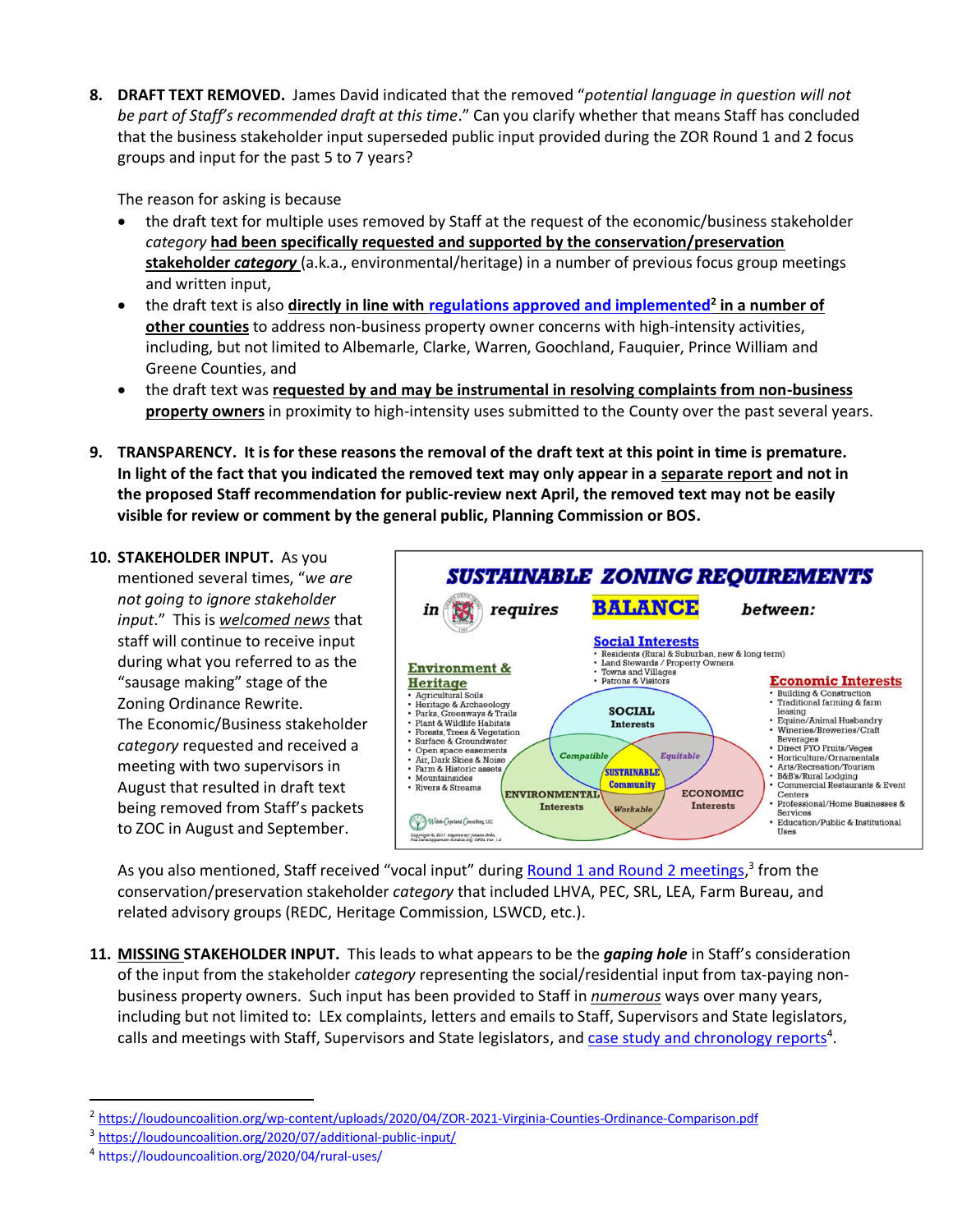You commented that, "*We [Staff] don't shut out public input after a formal time period*." Therefore, input from the non-business property owner stakeholder category should be reviewed as additional "*ingredients" to provide an equitable perspective before Staff formulates or finalizes their recommendations* in the "*mixing bowl*."

*From citizen input received, waiting until April to review or obtain non-business property owner input, or make visible the input already provided, would be a gross negligence to implement equitable performance standards ensure the health, safety, and welfare of all Loudoun citizens*. This perspective matters and should not wait until the "*cake goes in the oven*" for baking in 2022.

- **12. MEETINGS WITH STAFF/BOS**. The Economic/Business stakeholder category has been provided separate meetings with some staff and supervisors for ZOR and other key ZOAMS (as highlighted by SRL). Taxpaying non-business property owner stakeholder category should be provided the same opportunity to ensure Staff receives all input requirements needed to improve inconsistent and/or missing regulations or lack of performance standards for the health, safety, and welfare of the public, to include property owners and patrons – county-wide. This input would be consistent with the Board direction for ZOAM-2015-0006, ZOAM 2020-0001 and ZOAM-2020-0002.
- **13. OFFERS OF ASSISTANCE TO STAFF**. The overall goal is to *ASSIST* Staff manage the huge ZOR and ZOAM efforts. LCPCC contacts, PEC and other contacts offer the following ways to assist you and Staff have access to the information you need to complete your work:
	- a. **OFFER #1:** A hybrid/virtual meeting will be arranged with non-business property owner representatives from multiple districts and policy areas to provide input based on direct knowledge and experience with high-intensity uses, regulations and/or performance standards.
	- b. **OFFER #2**: If a meeting cannot be arranged due to restrictions or in a timely manner, then nonbusiness property owners will be requested to *re-submit to ZOR Staff* any and all letters, emails, cases, photos, Lex complaint content, discussion summaries with Staff, BOS, state legislators, publications that describe and/or support requirements submitted as public information in the past five to 10 years that highlight recommendations related to mitigating impacts from high-intensity uses.

## **It would be helpful to know which offer you believe will be most feasible before the 2021 holidays?**

In closing, I'll share remarks you missed after you had to leave the meeting. As said so well by REDC ZOC Representative, Mr. Browning, in reference to economic development:

"W*e are all also residents. And we all have considerations for the members of the public we hear from as well. That goes to the need for balance. If the rural economy runs roughshod over residential needs, it won't be able to survive. There has to be balance. The reality is that we all have to live here, and we all have to get along."*

As a guiding principle, this view will ensure the new zoning ordinance supports the vision of Loudoun County as *"sustainable community where residents feel free to live, work, learn and play."*

Kind regards,

Maura Walsh-Copeland, ZOC Member On behalf of LCPCC organization members, and citizen input/review of the Oct.  $6<sup>th</sup>$  ZOC transcript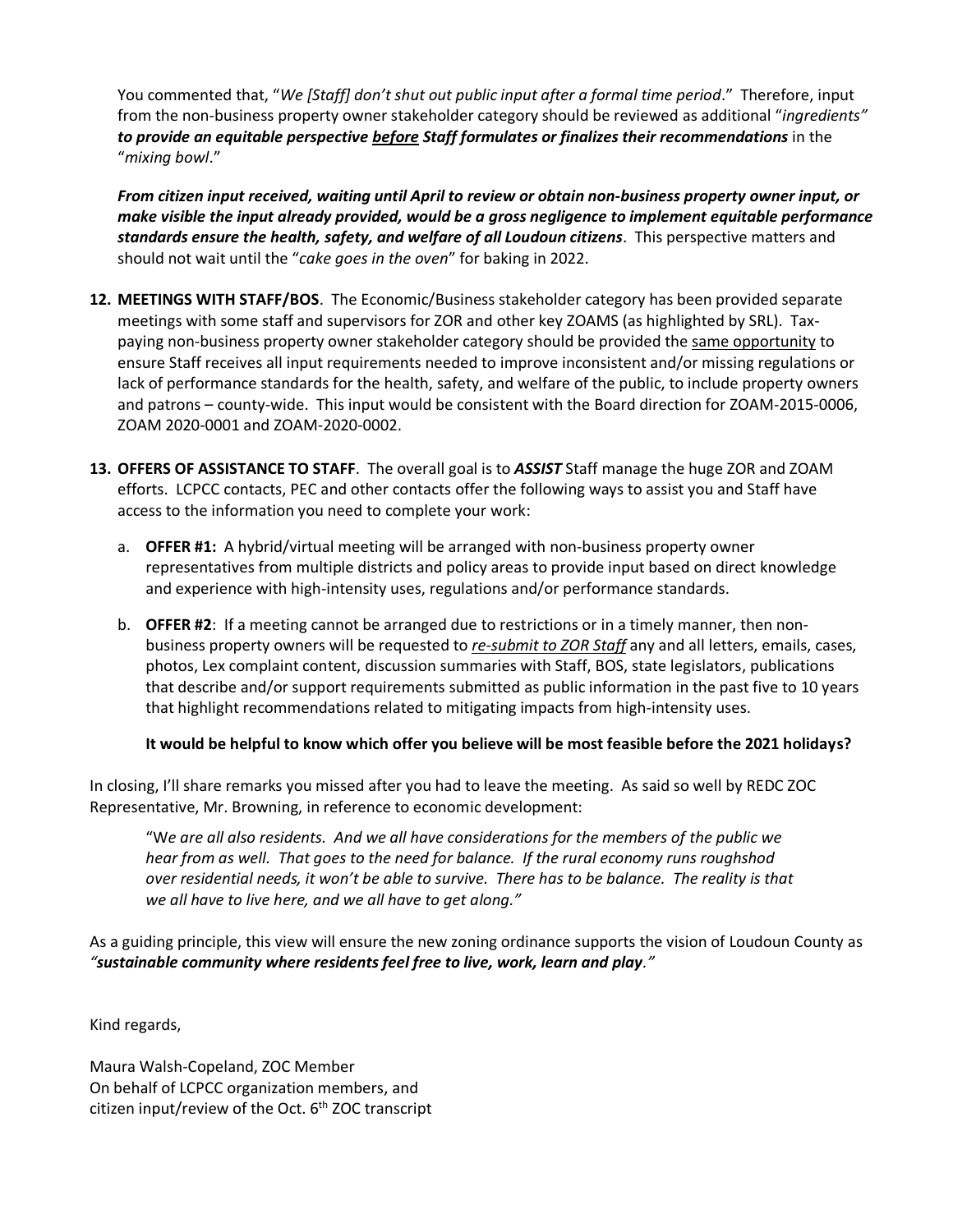# **ZONING ORDINANCE COMMITTEE – 10-6-2021**

# **New Business Item – Discussion Transcript**

Meeting recording: [https://loudoun.granicus.com/player/clip/6781?view\\_id=78&redirect=true](https://loudoun.granicus.com/player/clip/6781?view_id=78&redirect=true)

#### **TRANSCRIPT:** Item #9: New Business (Start: 1hr, 49 minutes)

ZOC Member, Maura Walsh-Copeland

- The information sent in advance was hopefully helpful to explain what happened over the last 2 months, specifically the three weeks. This is absolutely a Process review question - not related to operation or business use
- Going forward If the documentation provided by Staff is reviewed by ZOC and then is changed after the fact, one the recommendation of one stakeholder group, what would prevent that from happening again in next three or four months? It happened to rural business this time, but in two months it could be data centers, three months is could be real estate.
- This matter has received a tremendous amount of reaction in last three weeks. To have draft text leaked, and then have the information presented that it was "ZOC's recommendation" is not true.
- Correct me if I'm wrong, but was the text that was put forward based on Round 1 and Round 2 public input? James?

Alaina Ray, Loudoun County Director of Planning & Zoning

- Yes, draft text language put before ZOC was based on some very vocal input we received during Round 1 and Round 2.
- That Language put before [ZOC] was, however, not a Staff recommendation; it was not and should not have been portrayed as a Staff recommendation.
- Staff's recommendations have not been finalized yet, in many cases Staff's recommendations have not been formulated yet. Staff should not be formulating recommendations until we have all the input from all the stakeholder groups.
- That doesn't mean if we get information between Round 1 and 2 and now that we're not going to use it. We're not going to ignoring stakeholder input.
- Input that was received recently from groups on this issue wasn't from one stakeholder group. It was from multiple directions. It was from business owners, from DED partners, from Board members.
- Language that comes before [ZOC]---when a packet comes before [ZOC] it is a "jumping off point . . . language to get [ZOC] talking," to get your response to. It is not a Staff recommendation.
- Staff's recommendation will not be completely formulated until the draft document is released for [ZOC's] 90 day referral review. That's not Planning Commission referral; that is [ZOC's] referral and public referral and different organizations.
- Text will continue to change between now and then. We take we input we receive from [ZOC] but we also get input from others. To shut out input would double our work on the back end.
- We will continue to take input from groups. Had the Brewery association group been formulated during Round 1 and Round 2 we should have reached out to them as well.<sup>5</sup> Just as other groups were brought to our attention after Round 1 and 2. We don't shut out public input after a formal time period.
- ZOC will receive all language, and all revisions. That's why we release the comments in enCodePlus to see Staff response to comments.
- ZOC will have opportunity during the 90-day referral period to review all language. Language will continue to me revised and modified by Staff
- The document released for that 90-day review period will be [ZOC's] "official" look at what at that point is "likely" to be staff's recommendations. Not to say Staff can't modify or change their recommendations after that 90-day referral period. We very likely will.
- Once we get through that 90-day referral period, I want to assure all ZOC members that any recommendations that ZOC makes – and we encourage in 90-day referral for ZOC to take votes on recommendations – all of those recommendations will be forwarded to the Planning Commission and the Board.
- Staff will call out if those recommendations differ from what Staff is recommending at that point.

<sup>&</sup>lt;sup>5</sup> Loudoun Local Business League was formed in September 2019, before ZOR Round 1 and Round 2 focus group input.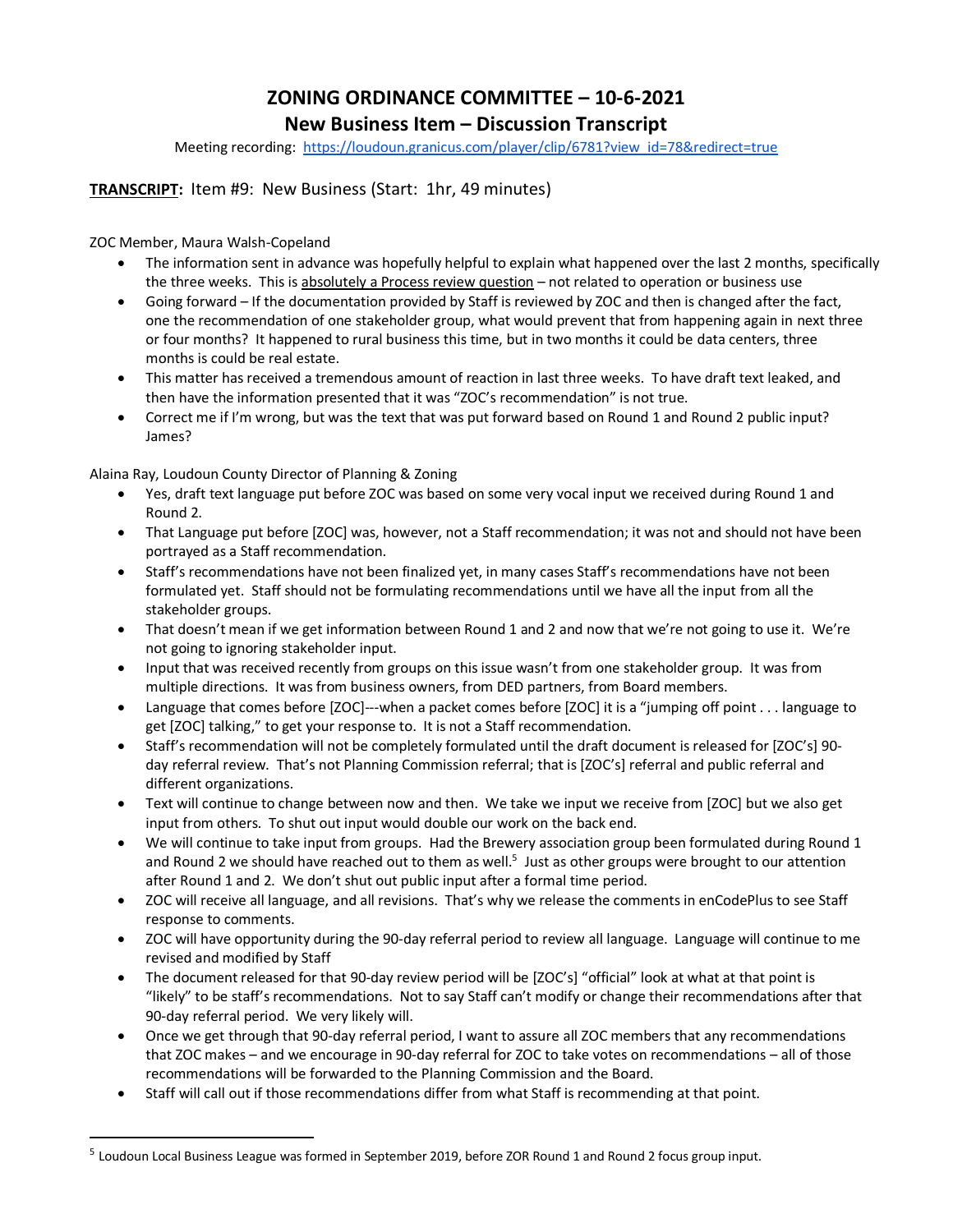- We'll bring that to the PC and Board that ZOC felt a certain way. We want Planning Commission and the Board to have full discussions on those issues were in conflict.
- Assure you all that [ZOC's] recommendations will go unedited to the Planning Commission and to the Board. We recognize that they may differ from Staff's recommendations. PC and Board will have full access to those recommendations.

ZOC Member, M. Walsh-Copeland

• Question: Will the public ever see the text that was removed, or will they only see the "clean copy?"

Alaina Ray

- If ZOC recommends that the text that was removed be put back in, then, yes, the public will see that.
- I'm not sure how much access the public will have to all of the "sausage making" in enCodePlus.
- Staff does revised language all the time. We don't release every single version, of documents or ordinances.
- We don't release all that to the public because it would be confusing for the public to understand which version we're actually working off of. It's all public information.
- And if ZOC feels certain language should be in the ordinance and Staff has decided it's not something we can recommend, then that will be in a separate report that will go to the Planning Commission and the Board, and public will have access to that.

ZOC Member, M. Walsh-Copeland

- 1. James has already said that the "*potential language in question will not be part of Staff's recommended draft at this time*." So, does that mean Staff has concluded that the business stakeholder input has superseded all public input provided during the ZOR Round 1 and 2 focus groups and input for the past 5 to 7 years?
- 2. The specific questions are:
	- a. Will the Zoning Ordinance Rewrite include any **additional performance standards** that are **inconsistent or missing** from the current zoning as was described for the ZOR project?
	- b. Will any **changes to existing regulations be made to improve** the management of events, yard standards, parking, landscaping/buffering, lighting, noise and road/access for the health, safety, and welfare of the public?
	- c. Will the Zoning Ordinance Rewrite include text addressing all outstanding actions from ZOAM-2015-0006 II and III?

**Questions were cut off**

#### Alaina Ray

- I have a hard stop, so I can't respond.
- Staff has not formulated their recommendations, however I will say that "*Staff has been directed ----- That our goal is not to curtail existing businesses / operations or to shut down businesses*."

ZOC Member M. Walsh-Copeland: What about public safety -- health, safety, and welfare?

Director Planning & Zoning, Alaina Ray

- There are a lot of layers to that. Fire Marshall and our public safety partners will be reviewing all of this, and we will take their concerns into consideration and so will the Planning Commission and the Board.<sup>6</sup>
- I'm not going to say today what Staff will or will not be recommending other than to say that our "*Mandate is to not shut down or curtail existing operations that are legal today. That is what I can say right now, and that is the feedback we have gotten from the Board. That's how we're moving forward*." I have to go.

James David, Deputy Director, Planning & Zoning

• All the language is available to the public in LOLA (Loudoun Online Land Application system) in teach ZOC agenda packets.

ZOC Member, Tia Walbridge:

• I'd like [this subject] brought up again. Addressed again, addressed in full, and not cut off.

<sup>&</sup>lt;sup>6</sup> Follow-up question: Will public safety review include concerns and considerations from residents, not only public safety partners?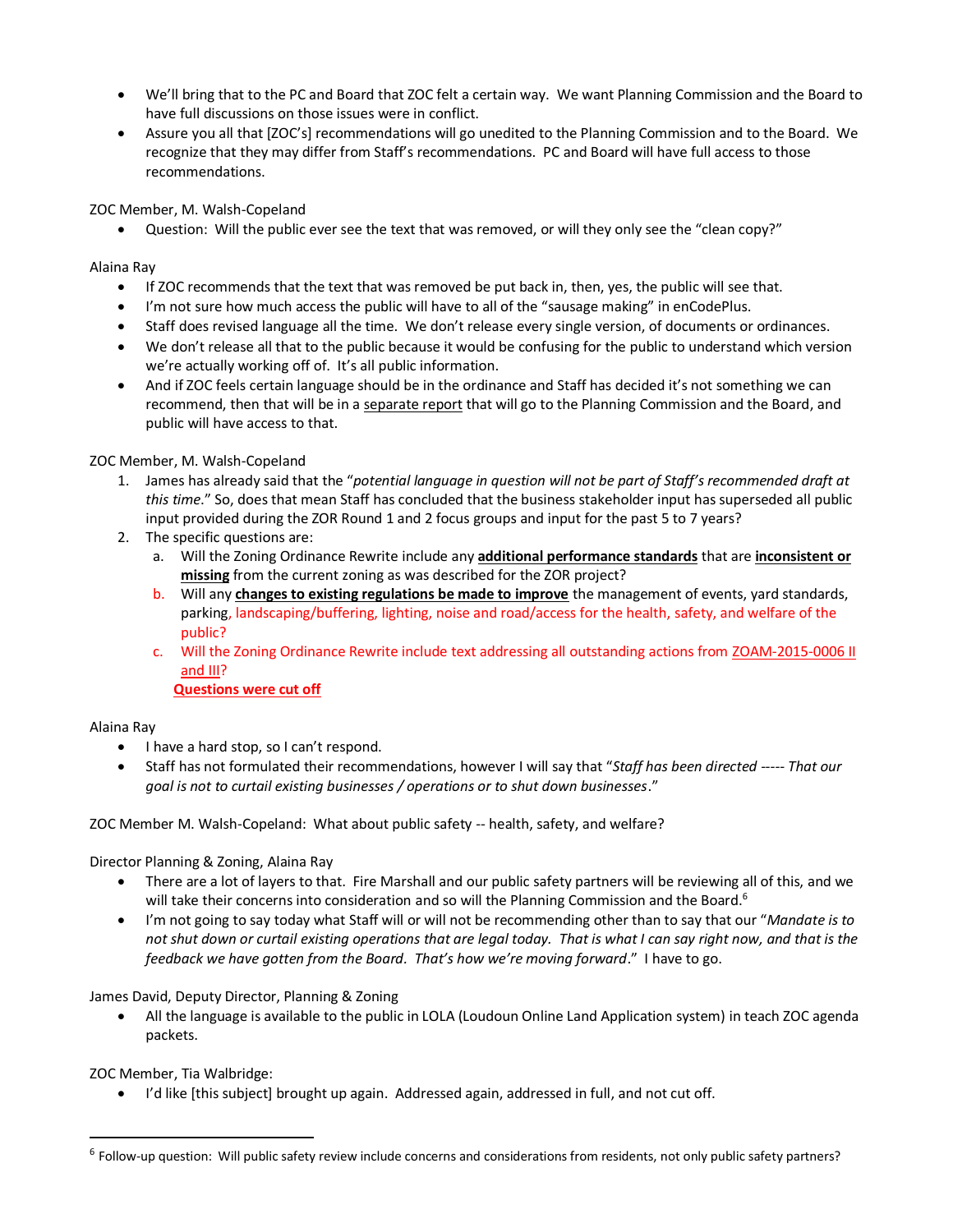ZOC Member, Charles Houston:

- Totally agree. "This rabbit has not been run down the hole yet."
- Really important that we have one constant document that we review that is separate from input from others so that we don't get messed up. It's hard enough to deal with what's on our plate in front of us, much less what we've already gone over. My input is to not shut out other people. But to have their input handled differently and let ZOC have the same input document.

ZOC Member, M. Walsh-Copeland

- For alternative viewpoints, it would be helpful for Planning & Zoning and maybe some others to see the REDC discussions. Extremely impressed with our sister group, because the discussions in those meetings are very well balanced between business, agricultural and residential.
- But those are not seen because they are not posted. Need to ask for a dropbox link and have a dropbox account to view them.
- Recommend Planning & Zoning look at sister organization and see input that's being provided in that forum which IS representing the same business interests in their well-balanced discussions.
- That is the key thing that it needs to be well-balanced as with the REDC for the last several months of meetings.

ZOC Member, Jeff Browning:

- I'd like to request if we discuss then again, which I would encourage, that staff forward the two blue marked removed language [breweries, events, B&B's and such] so that we can all have a fresh look at it before we continue this discussion
- As the REDC representative, REDC is charged to look at economic development in the rural community, but we are all also residents. And we all have considerations for the members of the public we hear from as well.
- That goes to the need for balance. If the rural economy runs roughshod over residential needs, it won't be able to survive. There has to be balance. The reality is that we all have to live here, and we all have to get along.

ZOC Member, Joe Paciulli,

- Regarding having one static document -- We're still "cleaning out the basement."
- Not sure we'll have a clean static document. We need to get to other items that are important to the viability of the county. We have yet to start them.
- We haven't been brought them by Staff yet because they are being bogged down by different things<sup>7</sup>

ZOC Chair, Kevin Ruedisueli

- We got hung up on one set of regulations or standards. We should all go back and re-look at all the Uses to see if there are some uses that haven't been put in that bucket of requiring special standards. Use-specific standards.
- Are there some uses that were missing from use-specific standards section? I don't get the sense we have we vetted the whole list of uses to make sure that things that have potential as higher-intensity impacts uses than others.
- You can have a use which may have no impact, or if it has a lot of attendees could have a large impact. If it has a lot of acres it could have a larger impact than if it has a smaller amount. Or you can't allow a large amount of people on a small amount of ground.
- We have those levels for certain uses, but I'd like us to look back, to double check, that we have all the Uses that need Use-Specific Standards in that bucket.
- Staff did you get that request?

Ryan Reed, ZOR Project Manager Loudoun Planning & Zoning

- Staff is working hard reviewing Use-Specific Standards and ZOC comments.
- Regarding the Chair's request, "noted."

<sup>&</sup>lt;sup>7</sup> All ZOC discussions have been driven by the ZOR project schedule put forward by Staff, not "bogged down" by ZOC input.